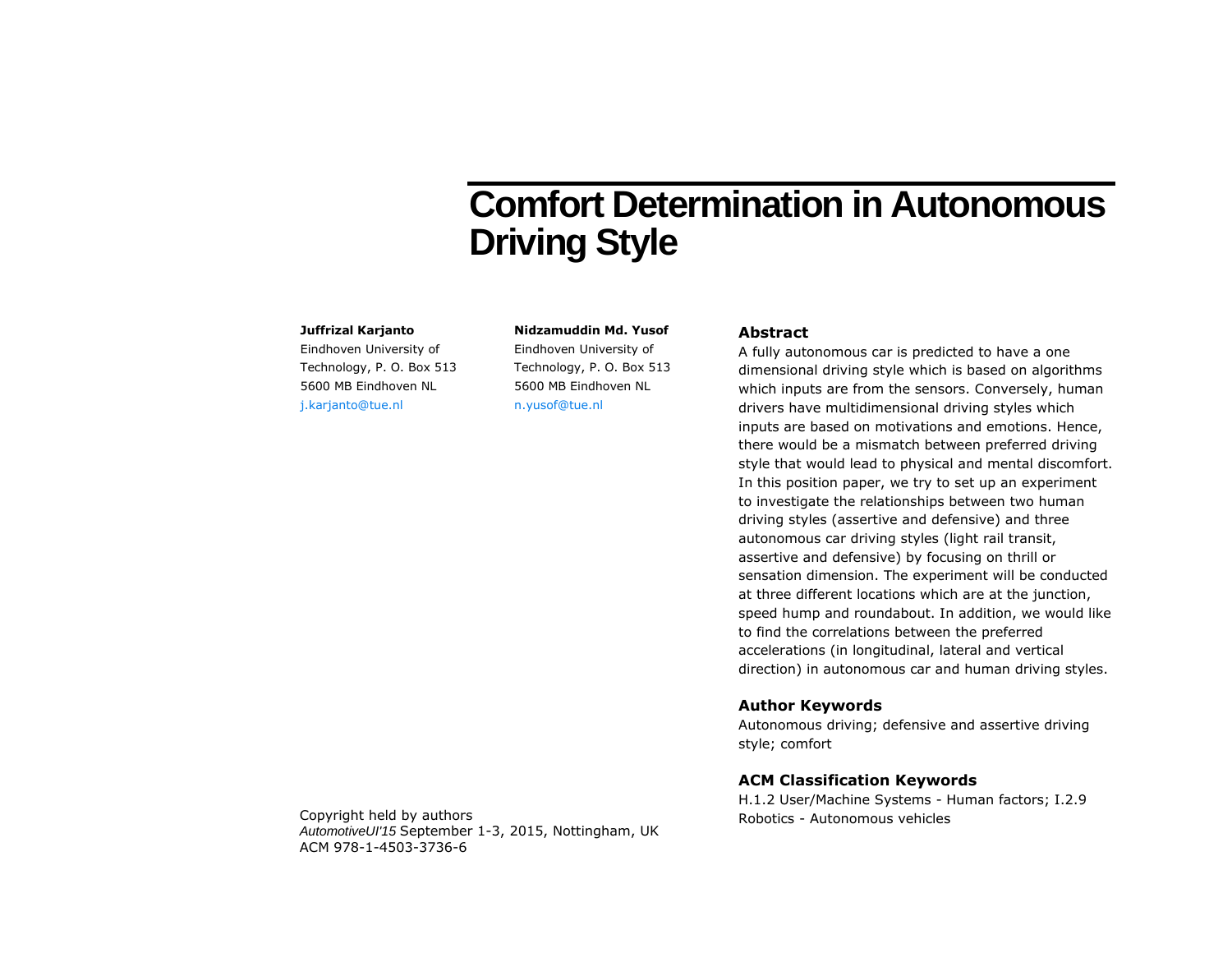## **Introduction**

The autonomous cars are expected to behave in optimized manners which promote safe, reliable and comfort experience to the users. However, the experience of comfort may vary depending on users perception and can be very subjective due to many factors especially driving styles [1] which can be categorized into defensive and assertive driving styles [2].

Since autonomous or self-driving cars are basically robots and the means they drive and decide are strictly based on optimized logic while human drivers are driving based on their own personality traits and "targeted feeling" [3], [4] which leads to different driving styles, there will be mismatched in the driving style preference. The way an autonomous car accelerates, decelerates and takes the roundabout will be experienced differently for different human drivers. Furthermore, since human drivers are no longer in command (no hands on the wheel, no feet on the pedals), in order to compensate for safety and comfort, the autonomous car will probably accelerate and decelerate in the style which could induce mental discomfort to the human drivers both inside and outside of the car.

## **Hypotheses**

The hypotheses to be tested are:

a) Assertive driving style is hypothesized to have higher sensation seeking personality while defensive driving style has the opposite relationship.

b) Autonomous car driving styles at three different scenarios (junction, speed hump and roundabout) are expected to induce discomfort to the human driver because of different type of preferred driving styles.

c) Assertive type of human driver will likely be uncomfortable with the autonomous car defensive driving style and vice-versa as summarized in [Figure 1.](#page-1-0)



<span id="page-1-0"></span>Figure 1: Predicted autonomous and human driving styles

# **Aims and Objectives**

The objective in this experiment is to study the preferred driving style for autonomous car users in three different urban scenarios (junction, speed hump and roundabout) based on their driving styles.

a) To determine the type driving style based on sensation/thrill dimension.

b) To find the range of preferred acceleration in the longitudinal, lateral and vertical directions for different types of drivers at four point of interests.

c) To find the correlation between the preferred acceleration and human driving styles (from sensation/thrill point of view) determination.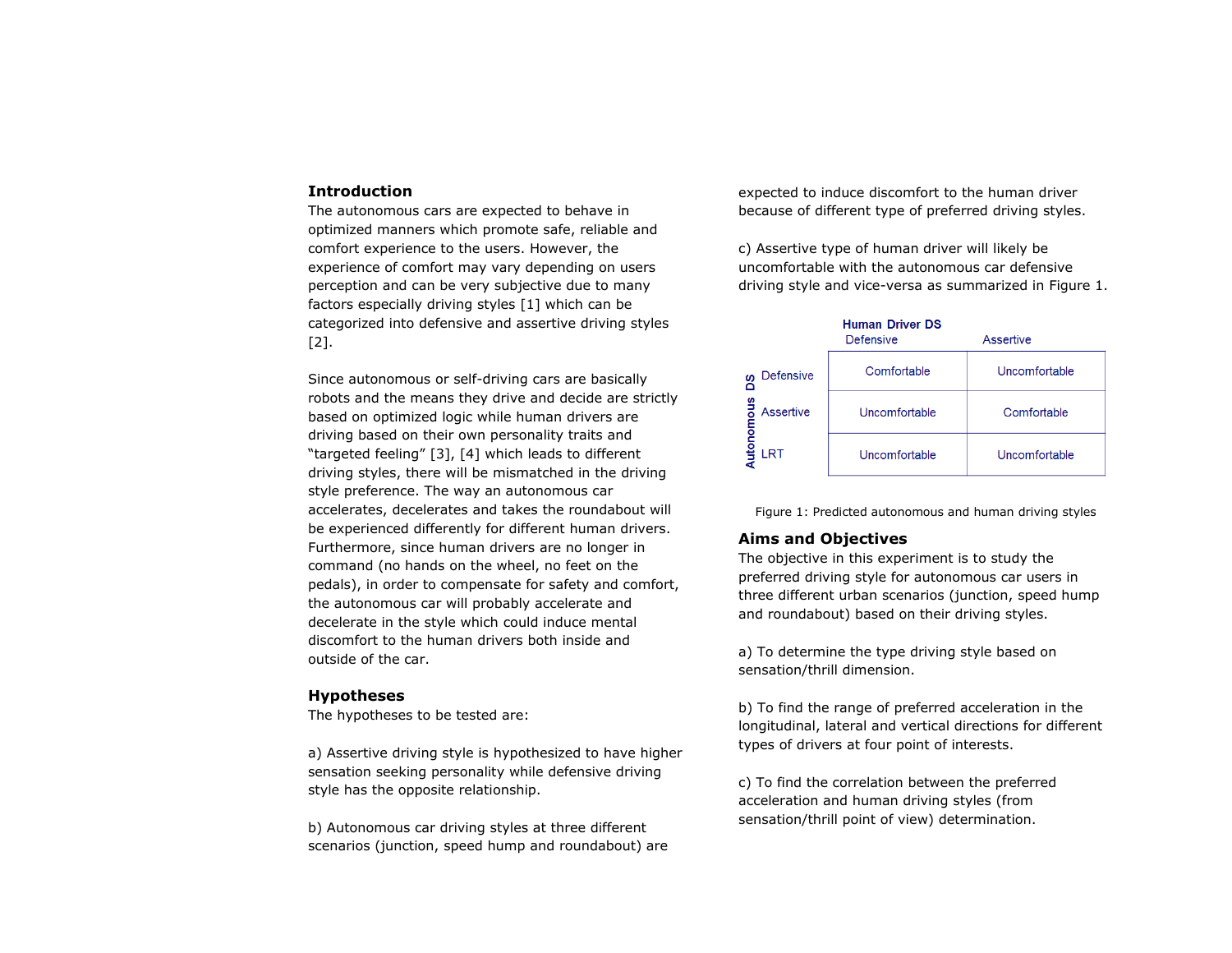# **Proposed Method**

In this experiment, there will be two phases which are:

a) The first phase is to determine what type of participants driving style, either defensive or assertive, by using questionnaires based on thrill and sensation dimension.

b) The second phase is field experiment where the participants will be seated in the car, which will be driven by a designated driver (who is going to imitate the autonomous driving experience). In this phase, three different driving styles will be conducted - LRT, defensive and assertive autonomous driving style.

# **Selected Range for Autonomous Driving Styles**

In this experiment, the ranges [5]–[8] to be implemented for the LRT, defensive and assertive autonomous car driving styles are shown in [Figure 2](#page-2-0) and [Figure 3.](#page-2-1)



<span id="page-2-0"></span>Figure 2: Range of selection of velocity approaching the speed hump to generate vertical acceleration



<span id="page-2-1"></span>Figure 3: Range for autonomous driving styles in longitudinal and lateral directions

# **Conclusion**

In conclusion, the proposed experiment will investigate the correlation between driving styles (assertive and defensive) and sensation seeking. In addition, the preferred acceleration in lateral, longitudinal and vertical directions will be determined using the comfort rating and later will be associated with the dynamics data collected from the accelerometers. Finally, we would like to find the relationship between driving styles (in term of sensation seeking) and comfort (in term of preferred accelerations).

# **Acknowledgements**

The authors would like to express their gratitude to the Department of Industrial Design, Eindhoven University of Technology and special acknowledgements to Universiti Teknikal Malaysia Melaka (UTeM) and Ministry of Education, Malaysia (KPM) for the funding of the authors' PhD program.